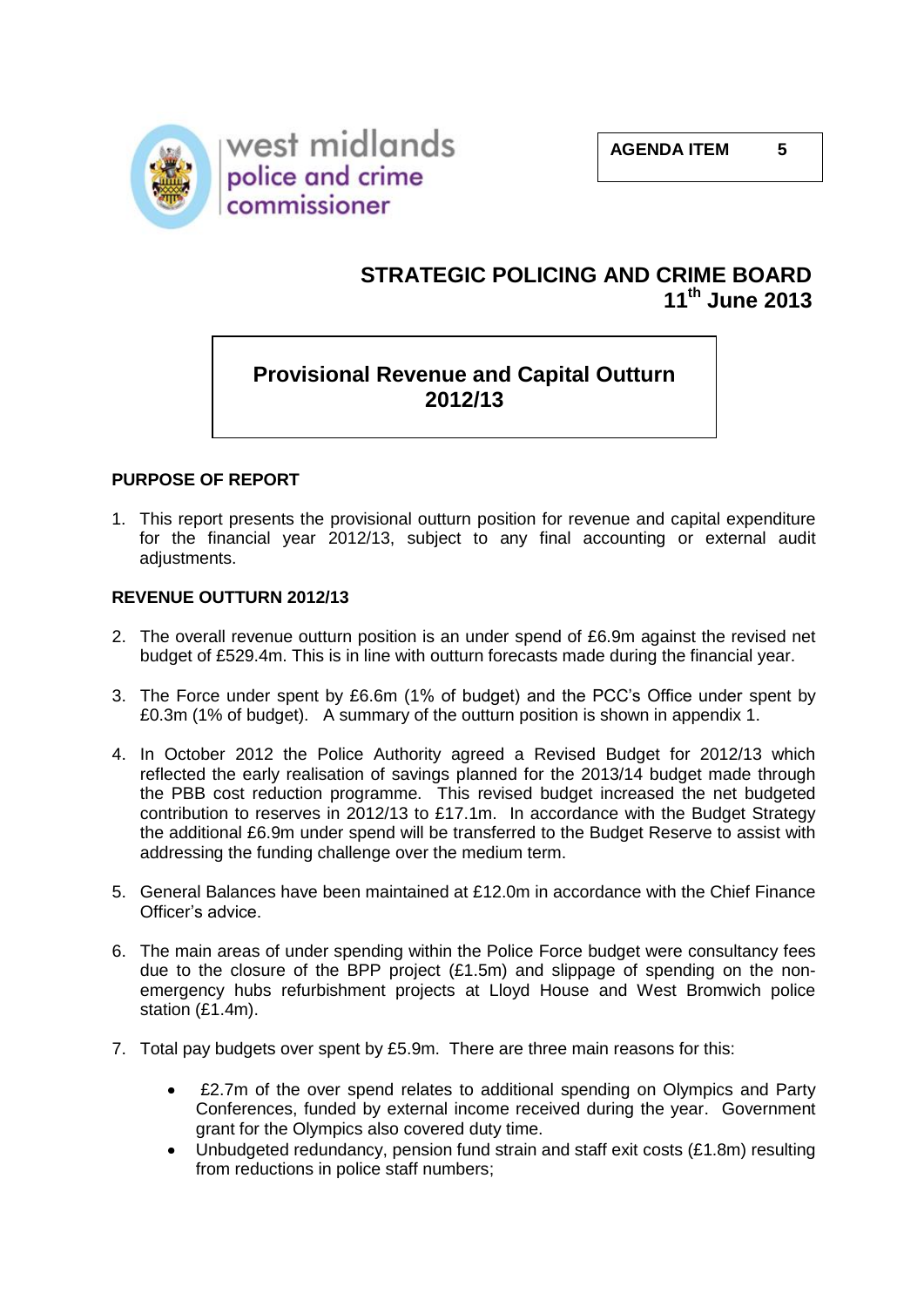- Changes to assumptions made when the police staff pay budgets were amended as part of the Revised Budget and other in year variations (£1.4m).
- 8. The over recovery of external income results mainly from additional income received during the year, some of which was offset by additional expenditure on other budget lines.

## **RESERVES**

- 9. Appendix 2 sets out full details of the revenue reserves at the year end.
- 10. As at 31<sup>st</sup> March 2012 the Budget Reserve balance was £33.0m. As part of the 2013/14 budget setting, it was planned that £30.0m of the Budget Reserve will be earmarked to support the capital programme. Therefore, the net effect of the in year under spends and the re-allocation of £30.0m to the Capital Reserve has moved the total Budget Reserve balance to £28.3m. Of this amount, £2.3m is earmarked to support the revenue budget in 2013/14.
- 11. At the end of 2012/13 there has been no general carry forward of underspendings on devolved budgets. This decision reflects the need to maintain even greater control over the prioritisation of funds as the medium term financial pressures continue. There are however a small number of specific areas where contributions to or from earmarked reserves have been necessary to carry forward balances held for regionally funded units and other specifically funded items.
- 12. In accordance with normal practice, there will be a detailed review of the earmarked reserves later in the year as part of the medium term financial planning process.

### **CAPITAL OUTTURN 2012/13**

- 13. The capital outturn position is shown in appendix 3. £8.4m of the revised programme of £10.7m was spent which equals 78%.
- 14. The original budget for building projects was reduced to reflect slippage from 2012/13 to 2013/14 in the custody build projects. The expenditure in year on building projects related to outstanding works to complete the Motorway Control Centre and Bilston sector station.
- 15. The original budget for ICT was amended to reflect slippage in the digital interview recording project and a re-phasing of spend within the mobility project to allow pilot projects to be undertaken.
- 16. Spending on the vehicle replacement programme has been successfully managed within the reduced budget allocation following the decision to review replacement cycles.
- 17. The Capital Programme can be financed from a number of different sources, including capital grant, capital receipts, borrowing, revenue contributions and use of reserves. The spend in 2012/13 has been funded by capital grants and revenue contributions, meaning no new borrowing or support from reserves has been required to finance capital expenditure in 2012/13.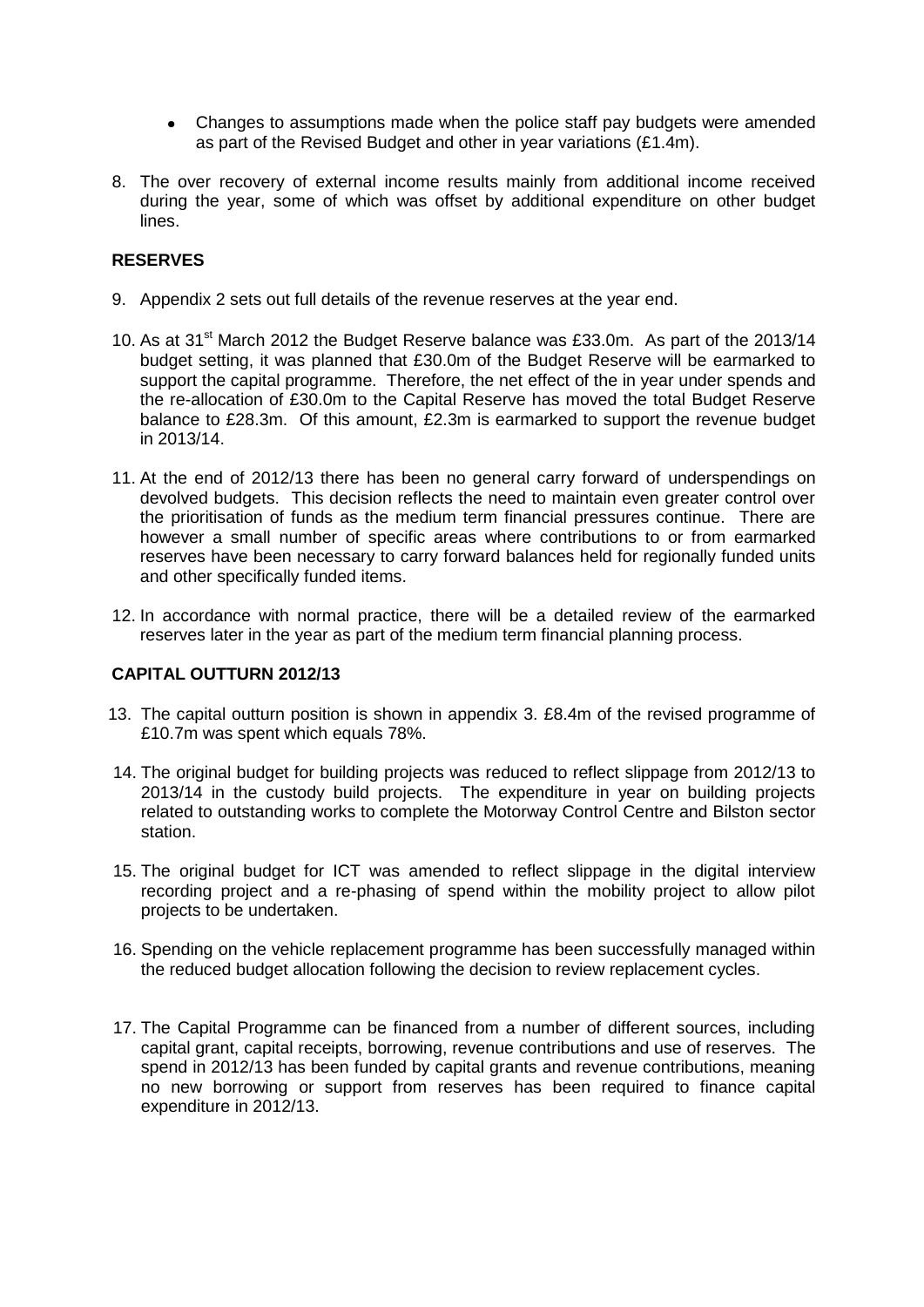## **STATUTORY DETERMINATIONS**

- 18. Under the terms of Part IV of the Local Government and Housing Act 1989, there are certain 'statutory determinations' which need to be made in relation to the financing of capital expenditure.
- 19. Under his delegated powers, the Chief Finance Officer, as the responsible officer, has determined that:
	- No Credit Approvals have been used to support the capitalisation of expenditure during the year. S56 (1)
	- No Capital Receipts have been applied to meet expenditure incurred for capital purposes. S60 (2) (although the approved capital programme is based on all unapplied capital receipts being used by 2016/17)
	- Amounts of £2.1m have been set aside from the revenue account as provision for credit liabilities. S63 (1)

#### **FINANCIAL IMPLICATIONS**

20. This report solely deals with financial issues.

### **LEGAL IMPLICATIONS**

21. The production of the PCC's Accounts is governed by the Local Government Act 1982 and Regulations made under that Act. The Police Reform and Social Responsibility ct 2011 requires the PCC to make arrangements for the proper administration of its financial affairs

#### **RECOMMENDATIONS**

22. The Board is asked to:

- Note the financial outturn (subject to audit) for 2012/13, as set out in the report.
- Note the proposed movements in reserves during the year.
- Note the arrangements for financing the capital programme in 2012/13 shown in  $\bullet$ the statutory determinations contained in the report.
- Note that the draft Statement of Accounts for 2012/13 is being presented to the  $\bullet$ Audit Committee on 26 June 2013.

Mike Williams **David Wilkin** 

CFO to the PCC Director of Resources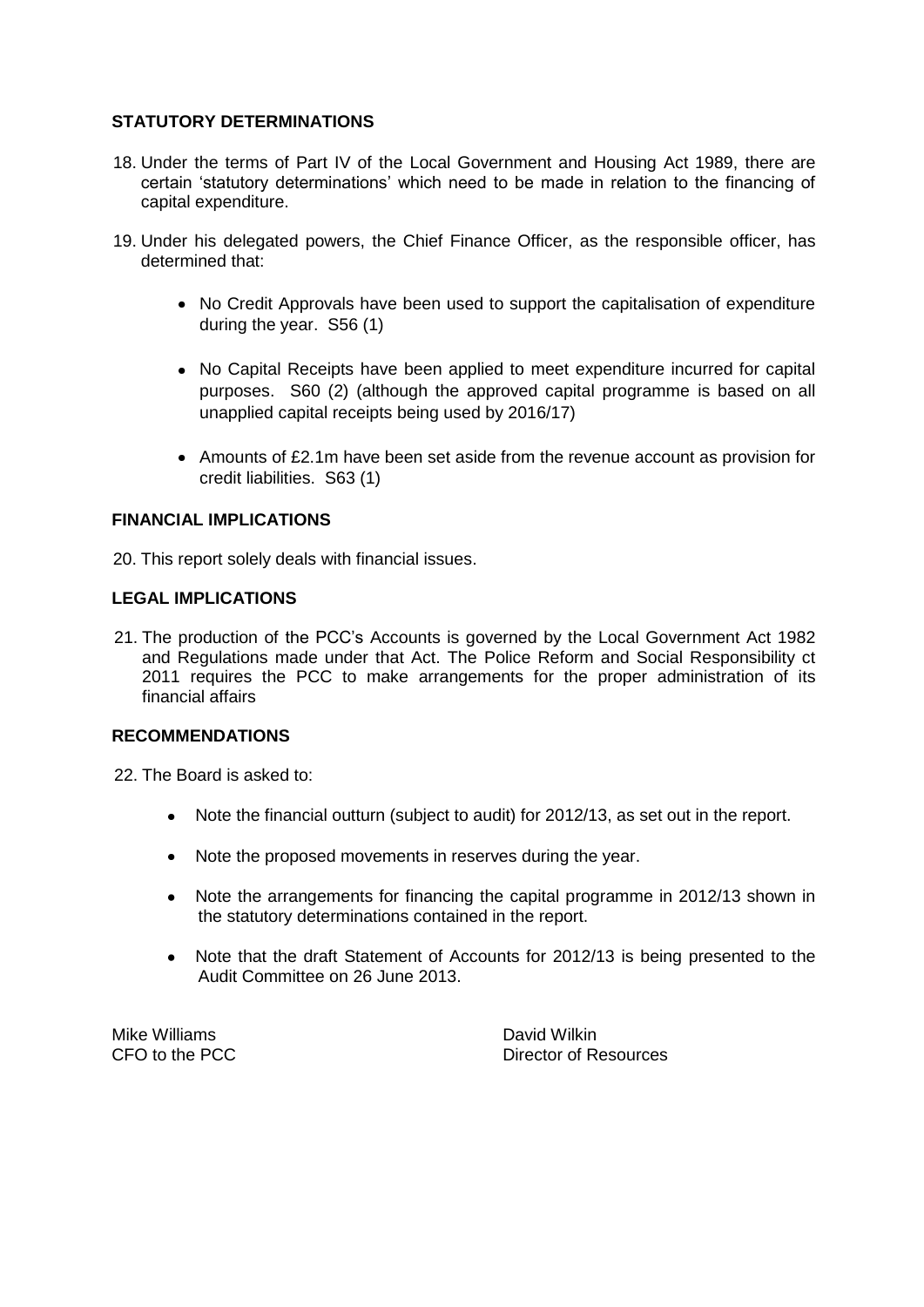Appendix 1

# **Provisional Revenue Outturn Summary for 2012/13**

|                                                                                        | <b>Revised</b><br><b>Budget</b><br>2012/13 | <b>Actual</b><br><b>Spend</b><br>2012/13 | <b>Variance</b><br>2012/13 |
|----------------------------------------------------------------------------------------|--------------------------------------------|------------------------------------------|----------------------------|
|                                                                                        | £'000                                      | £'000                                    | £'000                      |
| Police pay                                                                             | 393,434                                    | 396,131                                  | 2,697                      |
| <b>Police Community Support Officers</b>                                               | 18,355                                     | 18,221                                   | $-134$                     |
| Support staff pay                                                                      | 98,406                                     | 99,946                                   | 1,540                      |
| Other employees expenses                                                               | 1,981                                      | 3,766                                    | 1,785                      |
| Sub total                                                                              | 512,176                                    | 518,064                                  | 5,888                      |
| Premises                                                                               | 22,039                                     | 20,685                                   | $-1,354$                   |
| Transport                                                                              | 9,784                                      | 9,972                                    | 188                        |
| Supplies and services                                                                  | 47,072                                     | 43,974                                   | $-3,098$                   |
| Agency                                                                                 | 4,023                                      | 4,154                                    | 131                        |
| <b>Capital Financing Costs</b>                                                         | 5,879                                      | 5,351                                    | $-528$                     |
| External income                                                                        | $-73,599$                                  | $-81,388$                                | $-7,789$                   |
| <b>Police Force</b>                                                                    | 527,374                                    | 520,812                                  | $-6,562$                   |
| Office of Police & Crime Commissioner                                                  | 1,991                                      | 1,692                                    | $-299$                     |
| <b>Net Cost General Fund Services</b>                                                  | 529,365                                    | 522,504                                  | $-6,861$                   |
| <b>Appropriations</b>                                                                  |                                            |                                          |                            |
| Contribution to the Budget Reserve<br><b>Contribution from Devolved Budget Reserve</b> | 17,105<br>0                                | 25,295<br>$-1,329$                       | 8,190<br>$-1,329$          |
|                                                                                        |                                            |                                          |                            |
| <b>Net Budget Requirement</b>                                                          | 546,470                                    | 546,470                                  | 0                          |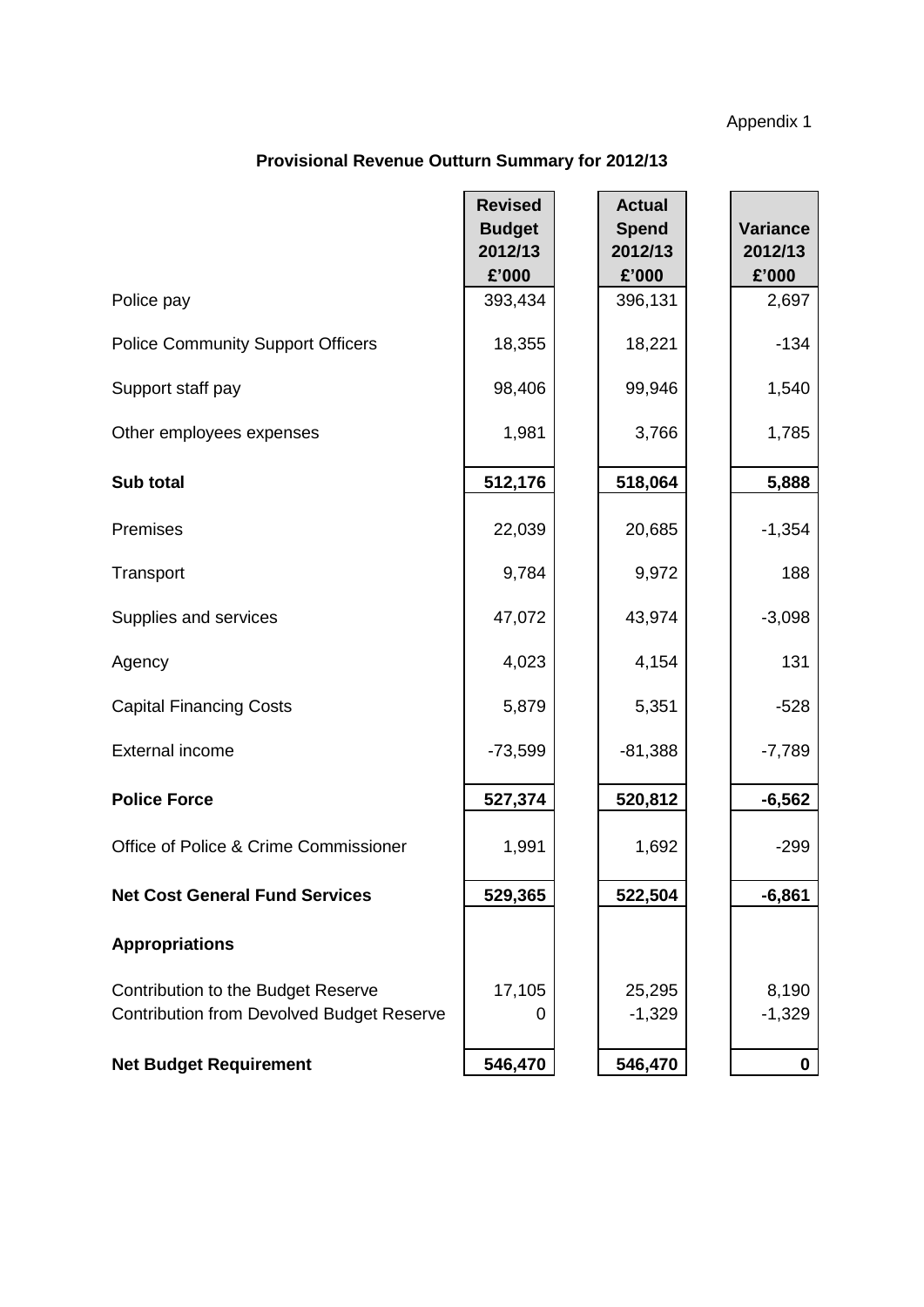|                                               | Balance @        | <b>Transfer to</b>   | <b>Transfer from</b> | <b>Net Movement</b> | Balance @        |
|-----------------------------------------------|------------------|----------------------|----------------------|---------------------|------------------|
|                                               | 31.03.2012<br>£m | <b>Reserve</b><br>£m | <b>Reserve</b><br>£m | £m                  | 31.03.2013<br>£m |
| <b>Budget Reserve</b>                         | $-33.0$          | $-25.3$              | 30.0                 | 4.7                 | $-28.3$          |
| <b>Capital Reserve</b>                        | $-10.4$          | $\mathbf 0$          | $-30.0$              | $-30.0$             | $-40.4$          |
| Redundancy and Equal pay Reserve              | $-13.0$          | $\mathbf 0$          | 0                    | 0                   | $-13.0$          |
| Insurance Liability Provisions - Self Funding | $-12.9$          | $-2.5$               | 4.0                  | 1.5                 | $-11.4$          |
| <b>Devolved Budget Reserve</b>                | $-8.5$           | $-0.3$               | 1.3                  | 1.0                 | $-7.5$           |
| Uniform and Protective Equipment Reserve      | $-6.1$           | $-0.4$               | $\Omega$             | $-0.4$              | $-6.5$           |
| <b>Specific Project Reserve</b>               | $-2.6$           | $\mathbf 0$          | 0                    | 0                   | $-2.6$           |
| <b>Operations Major Incident Reserve</b>      | $-2.2$           | $\mathbf 0$          | $\mathbf 0$          | 0                   | $-2.2$           |
| <b>Football Overtime Reserve</b>              | $-0.8$           | 0                    | 0                    | 0                   | $-0.8$           |
| <b>Helicopter Repairs Reserve</b>             | $-0.4$           | $\mathbf 0$          | 0                    | 0                   | $-0.4$           |
| <b>Restructuring Reserve</b>                  | $-0.3$           | $\mathbf 0$          | 0                    | 0                   | $-0.3$           |
| Financial Instrument Impairment Reserve       | $-0.3$           | 0                    | $\Omega$             | 0                   | $-0.3$           |
| <b>EARMARKED RESERVES</b>                     | $-90.5$          | $-28.5$              | 5.3                  | $-23.2$             | $-113.7$         |
| <b>General Fund Reserve</b>                   | $-12.0$          | $\mathbf 0$          | 0                    | 0                   | $-12.0$          |
| <b>TOTAL RESERVES</b>                         | $-102.5$         | $-28.5$              | 5.3                  | $-23.2$             | $-125.7$         |